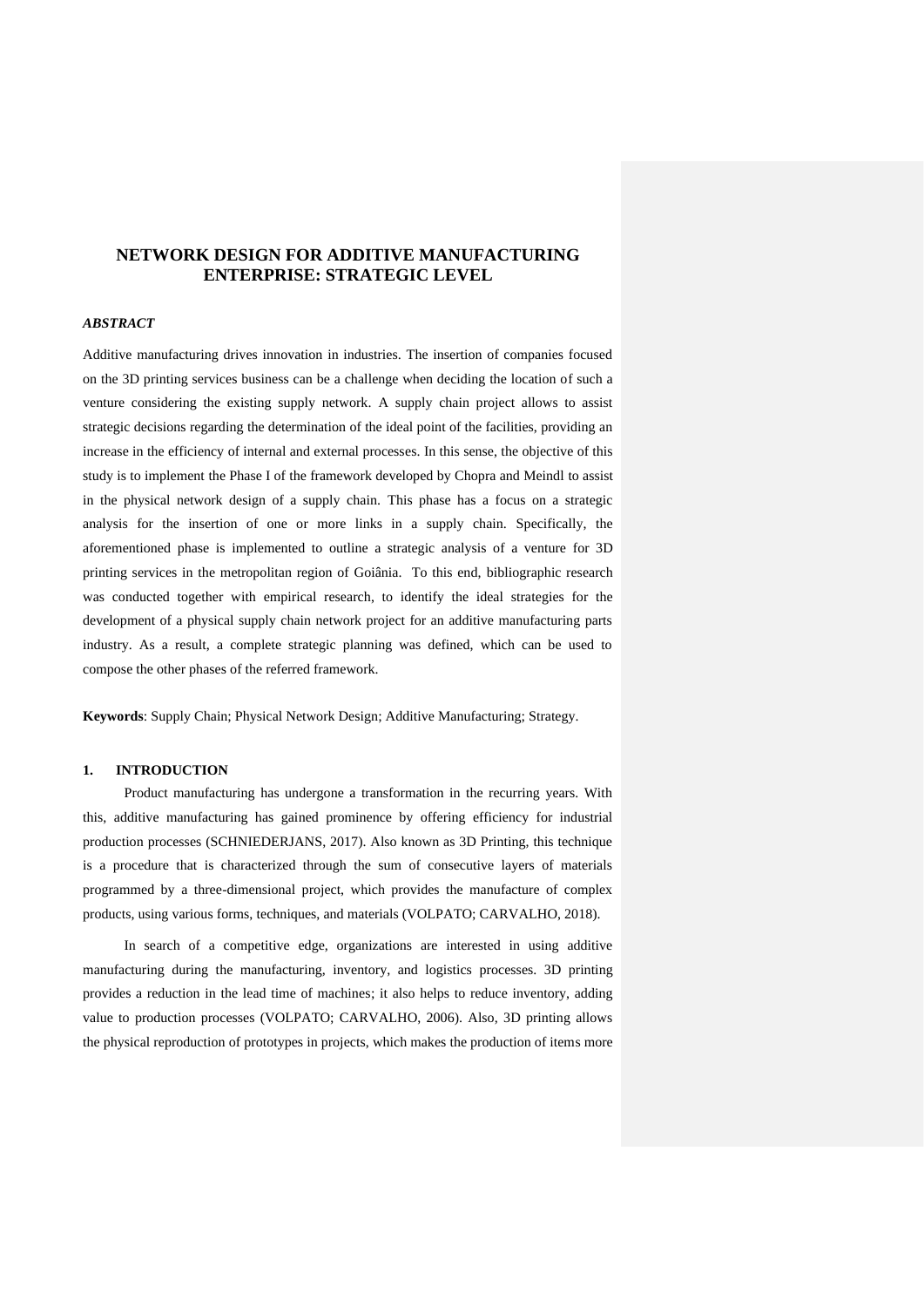skillful and with more quality, by enabling the repair of possible errors in the product design phase (SARTORI, 2019).

Additive manufacturing coupled with supply chain management allows connecting the market, the distribution segment, and the production process to simplify the complex processing between transactions (COOPER; LAMBERT; PAGH, 1997). Therefore, it becomes increasingly more strategic to understand the numerous connections between the economic agents with the objective of evaluating which are the clients' demands, what are the products' characteristics and how the function of each agent impacts the performance of the entire chain. These actions aim to make the chain more responsive, able to supply both customer needs and to deal with unexpected situations, such as seasonality and demand uncertainty (CHOPRA; MEINDL, 2003).

According to Chopra and Meindl (2003), to be able to meet the customer needs that the company seeks to satisfy, it is essential to have a competitive strategy, which also defines an advantage over competitors. Still according to these authors, strategic alignment must follow objectives, based on the priorities of customer satisfaction and on the construction of the supply chain strategy and capability.

Analyzing the contribution of additive manufacturing in the activities of a supply chain is a fundamental step for organizations to have new opportunities for business innovation and development in their production processes (DURACH et al., 2017). Thus, this work aims to implement Phase I of the Physical Network Design Framework that is proposed by Chopra and Meindl (2003), promoting a strategic planning of a supply network project for the implementation of a 3D printing enterprise.

#### **2. LITERATURE REVIEW**

# **2.1. Phase I of the physical network design framework proposed by Chopra and Meindl (2003)**

Figure 1 shows the Phase 1 of the framework proposed by Chopra and Meindl with emphasis on the more strategic issue in determining a physical network for a supply network. This phase aims to define the broad design of a company's supply chain. This includes determining the stages of the supply chain and whether each function of the supply chain will be performed internally or outsourced (Chopra and Meindl, 2003).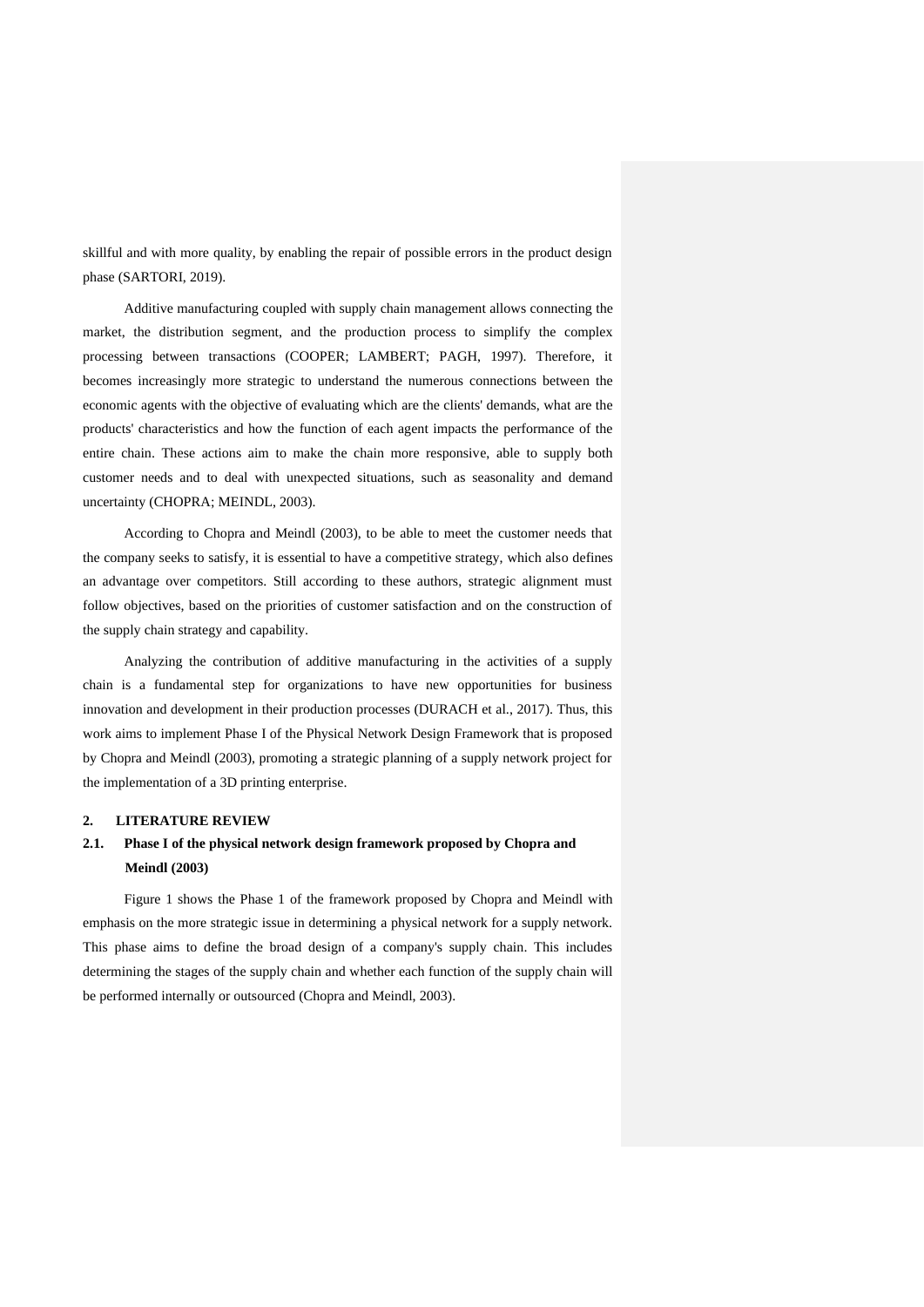

Figure 1: Illustration of phase 1 of Chopra and Meindl's framework for designing the physical network of a supply network. Source: Chopra and Meindl, (2003).

Phase I begins with a clear definition of the firm's competitive strategy as the set of customer needs that the supply chain aims to satisfy. The supply chain strategy then specifies what resources the supply chain network must have to support the competitive strategy (Chopra and Meindl, 2003).

Next, managers must predict the likely evolution of global competition and whether competitors in each market will be local or global players. Managers must also identify constraints on available capital and whether growth will be realized by acquiring existing facilities, building new facilities, or partnering (Chopra and Meindl, 2003).

Based on the firm's competitive strategy, its resulting supply chain strategy, an analysis of competitors, any economies of scale or scope, and any constraints must be analyzed to provide the basis for the supply chain design for the firm (Chopra and Meindl, 2003).

# **2.2. Additive Manufacturing**

The fourth industrial revolution, known as Industry 4.0, also called advanced manufacturing, or smart grid in the energy sector (DE SOUZA DUTRA; ANJOS; LE DIGABEL, 2018), proposes the integration of the entire organization, from customer service, through the manufacturing process, to delivery. More than this, the concept integrates the entire supply chain digitally in the search for maximum productivity. One of the components of the advanced manufacturing concept is additive manufacturing, also known as 3D printing, which can be translated as the addition of material in the production of an object. This process is antagonistic to the subtractive manufacturing process, which has as an example the machining process, where material is removed from a part, generating waste and losses (DALLACORTE, 2019).

In recent years 3D printing has been providing numerous benefits to society, and not only in the field of computing, but also in several other areas of knowledge, such as health,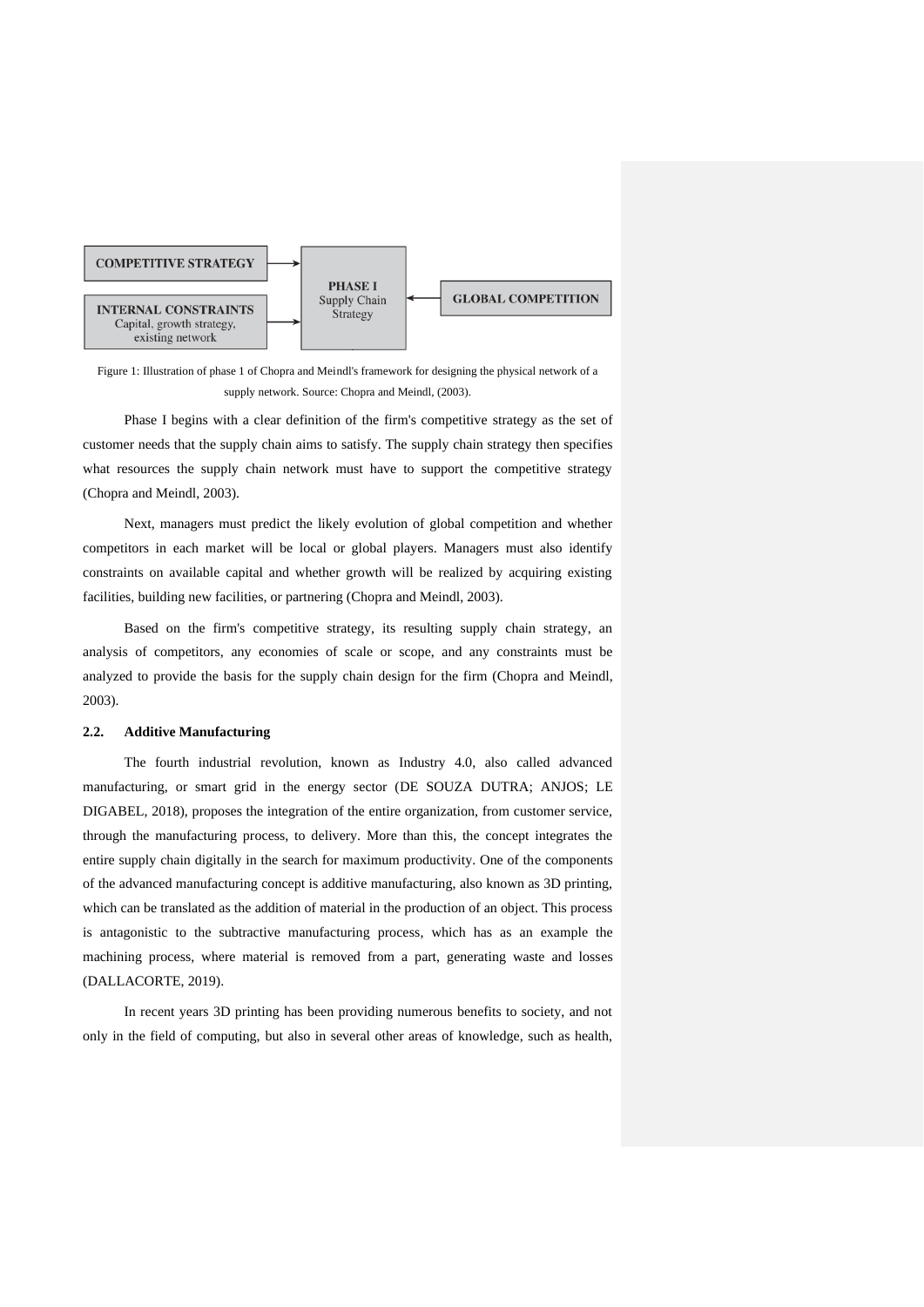architecture, among others; and is proving increasingly promising, because of the huge field of applicability and its advantages, such as gain in productivity and good cost-benefit ratio, becoming a great alternative for the creation of prototypes or even final product in the most diverse branches of activity (PAIVA and NOGUEIRA, 2021).

Because it is a relatively new area, many consumers still do not have enough information to determine which technology is the most suitable to meet their needs, whether for home or commercial use, as well as the amount to be invested in the acquisition of a 3D printer, thus avoiding the risk of investing in something that will not meet all your needs or that will do more than what is necessary (PAIVA and NOGUEIRA, 2021). Sometimes, investments are discouraged due to the lack of information or tools that helps inventors to analyze them (DE SOUZA DUTRA; ANJOS; LE DIGABEL, 2019).

In Brazil, the 3D printer topic has only gained prominence in recent years. In addition, the most affordable printers available in the country few years ago uses mostly plastic filaments as raw material. This began to change when machines that use liquid and powders to print became cheaper (FRABASILE, 2018).

In 3D printing, a variety of materials are used, such as plastic, nylon, ceramic, wax, bronze, stainless steel, titanium, wood, glass, and others. These materials are sold in the form of solid filament, liquid resin, and powder. The types of materials that will be used depend on which technology will be used by the 3D printer (PAIVA and NOGUEIRA, 2021).

After this expansion in possibility of raw material to be printed, 3D printing became more interesting for industry. The common location of 3D printing in industries are product development labs. The rapid prototyping enabled by the 3D printer gives speed in research and development and lowers the pre-production cost when compared to traditional methods. But this process tends to increasingly gain space in production environments. Thinking through the logic of material loss, 3D printing has a competitive factor. Optimizing the use of material in the production process reduces costs and increases the competitiveness of the product. On the other hand, the reduced production speed when compared to serial production in a traditional production system, for now is not competitive enough for large production volumes (DALLACORTE, 2019).

There are several types of technologies that can be used by 3D printers. Among them, the most used are: FDM or FFF, SLA, DLP, SLS and SLM. The differences between these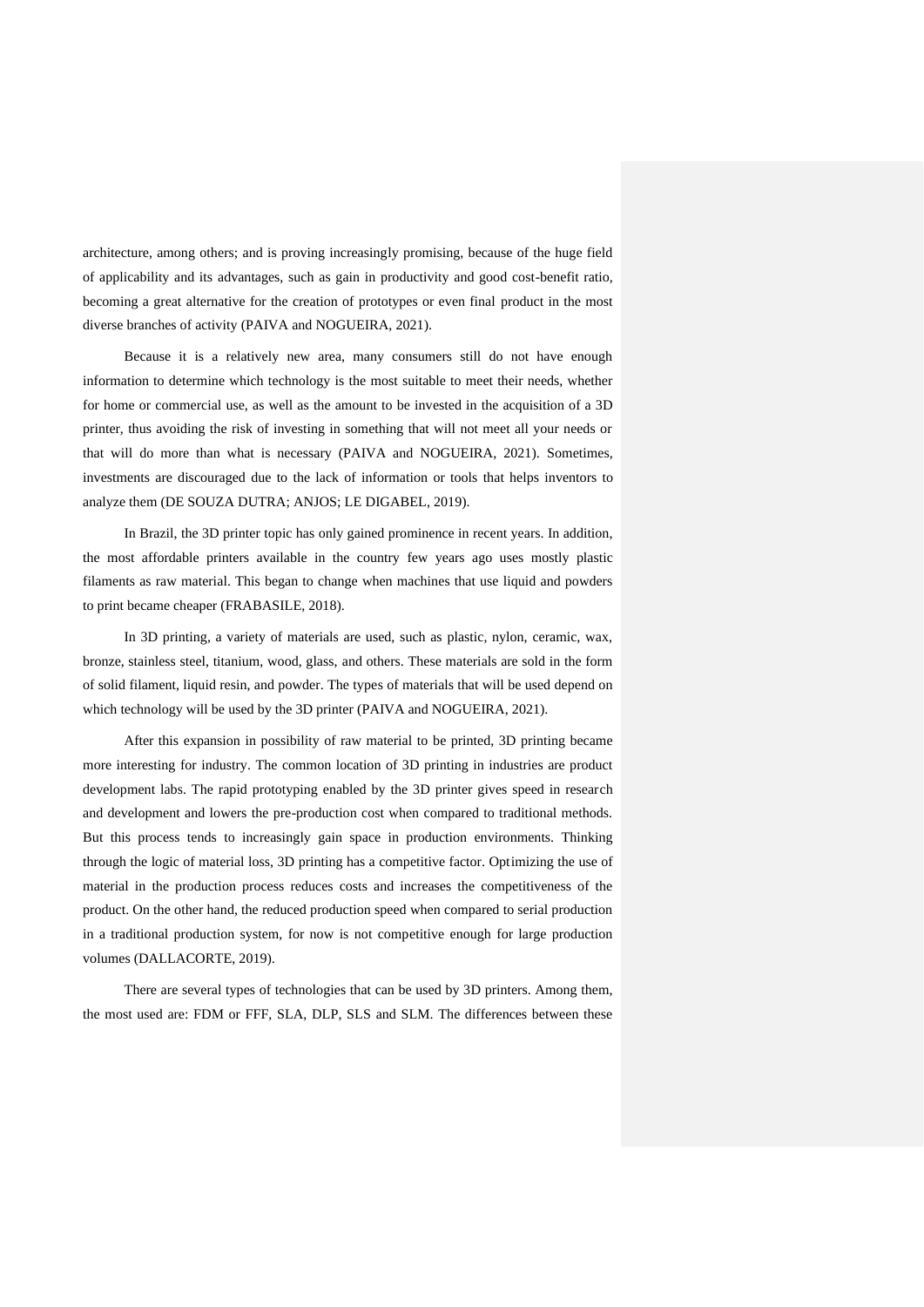types of technology are in the material they use and in the way the layers are built to form the printed objects (PAIVA and NOGUEIRA, 2021).

As additive manufacturing is being implemented, new avenues arise for logistics and the availability of products directly to the end customer. A retailer of parts and components for the automotive industry, for example, may have a 3D printer at the point of sale and literally print the entire part, eliminating everything from production in the industry to distribution, logistics, and warehousing. On the other hand, an industry that produces assembled assemblies will be able to manufacture custom parts that were previously produced by another supplier (DALLACORTE, 2019).

This trade-off between speed and flexibility is decreasing with increasing technology (DALLACORTE, 2019). Using hybrid manufacturing system, with machining added to 3D printing, can help create parts with noble, high-cost alloys in the exact quantity to be finished with the least possible withdrawal of materials, generating fewer losses. Today there are machines that combine the two systems and make the setup time shorter, providing greater productivity.

In this sense, (DALLACORTE, 2019) points out that this scenario can be the most transformative for the supply chain. The moment the company demanding a part starts to manufacture it through additive manufacturing, the supplier needs to change its business model. Knowing the characteristics necessary for the competitiveness of its product, this supplier is no longer a supplier of items and becomes a specialist in parts design, selling not the manufacture of the part but the design, which will be used by the demanding company to produce the items through additive manufacturing.

Broken to an apocalyptic view of the supply chain, it reconfigures to the point where the demanding company has in stock only the polymers and metals for manufacturing through 3D printing, with designs provided by companies that master the technical characteristics of each component for a final product to be sold to the customer (DALLACORTE, 2019). It is up to suppliers, which are mostly small companies, to restructure and remodel their business model thinking about a new supply chain configuration.

In general, additive manufacturing in the supply chain has the following advantages: elimination or simplification of production stages; availability of new products; changes in the waste recycling chain; minimization of tooling requirements; reduction of inventory retention,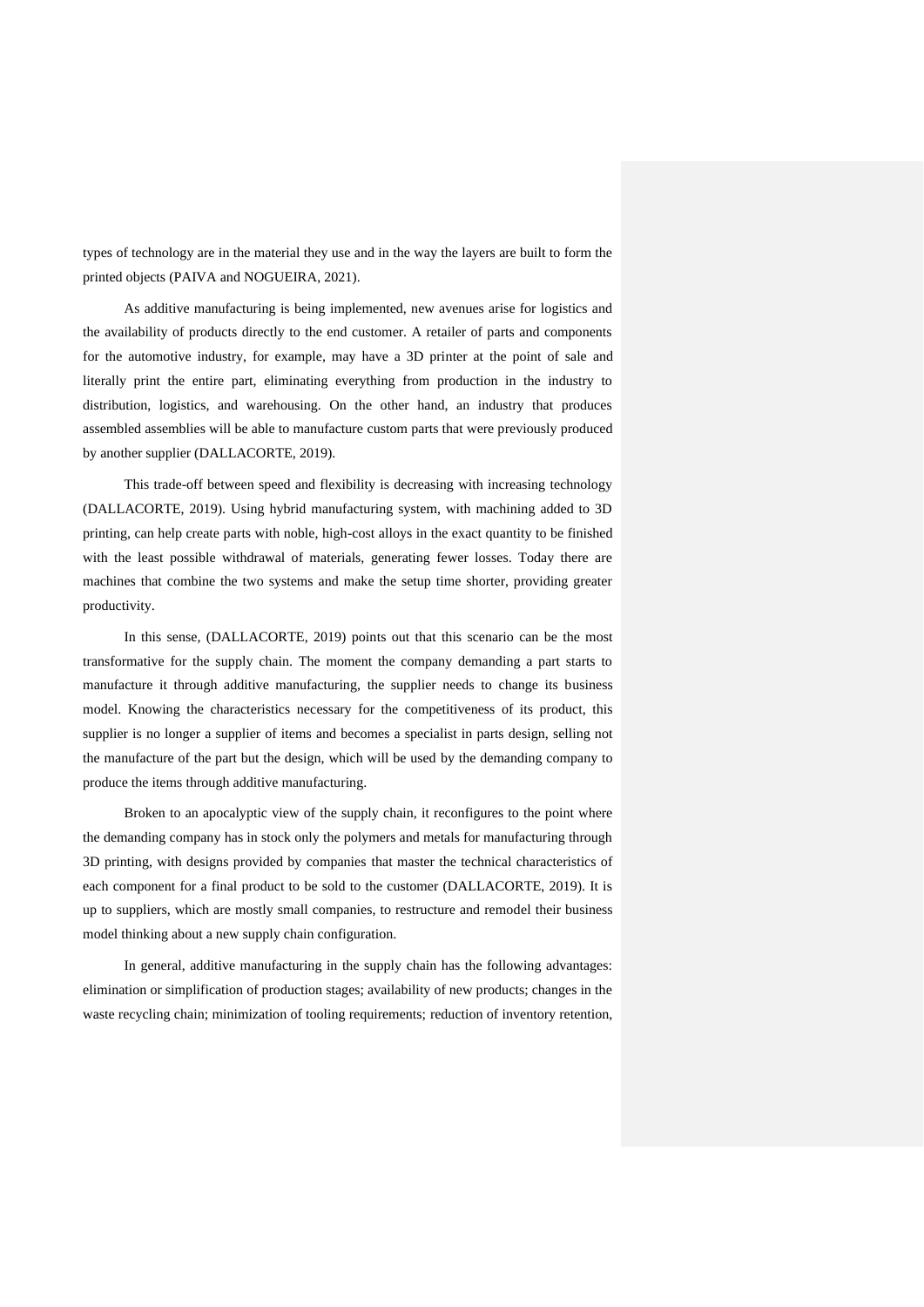obsolescence, and parts shortages; and development of innovative products (DURACH et al., 2021).

#### **2.3. Related Work**

According to Gibson, Rosen, and Stucker (2009, p. 193-198 apud SANTOS; BELÉM, 2018), industries have adopted this 3D printing technology to reduce the development times of their products and to get them to market faster, more cost-effectively, and with higher added value due to the inclusion of customizable features. Realizing the potential of additive manufacturing applications, several processes have been developed allowing the use of various materials ranging from plastics to metals for product development.

According to Santos and Belém (2018), the concepts of Industry 4.0 and Additive Manufacturing, are well accepted by consumers, however there is a need for further study on the subject to correct flaws, aid in strategic changes of the company and increase productivity of new products and new technologies.

According to Magri et al., (2020) with the advance of this type of technology and its disruptive potential, routine processes in companies and institutions should undergo considerable changes in the near future. As an example of this, one can mention inventory control, which should become increasingly leaner. The acquisition of parts or products of low complexity, which can be printed in the business environment itself; and, probably the main one, the production process itself of the products manufactured by the companies. The authors highlight that the Brazilian Navy, in order to fulfill its institutional mission, among other activities, executes a maintenance program for its operational means, with the purpose of maintaining a high level of readiness and availability to meet the nation's interests.

Narayan (2020 apud NOGUEIRA, 2021) states that in the health area, only in 2013 approximately 70,000 three-dimensional models were produced to assist in surgeries. Additive manufacturing appears as an opportunity to take a step towards large-scale bio fabrication of human tissues and organs due to advances related to the manufacture of biomaterials such as biological tissues, obtaining through additive processes human bones and manufacturing of nano materials for regeneration. In addition, the possibility of obtaining high-resolution three-dimensional models using tomography allows scientists to tailor printed models according to the specific needs of each patient.

Already in the aerospace sector, Dsaic (2019 apud NOGUEIRA, 2021) says that the advantages of using additive manufacturing resemble the use of this technology when we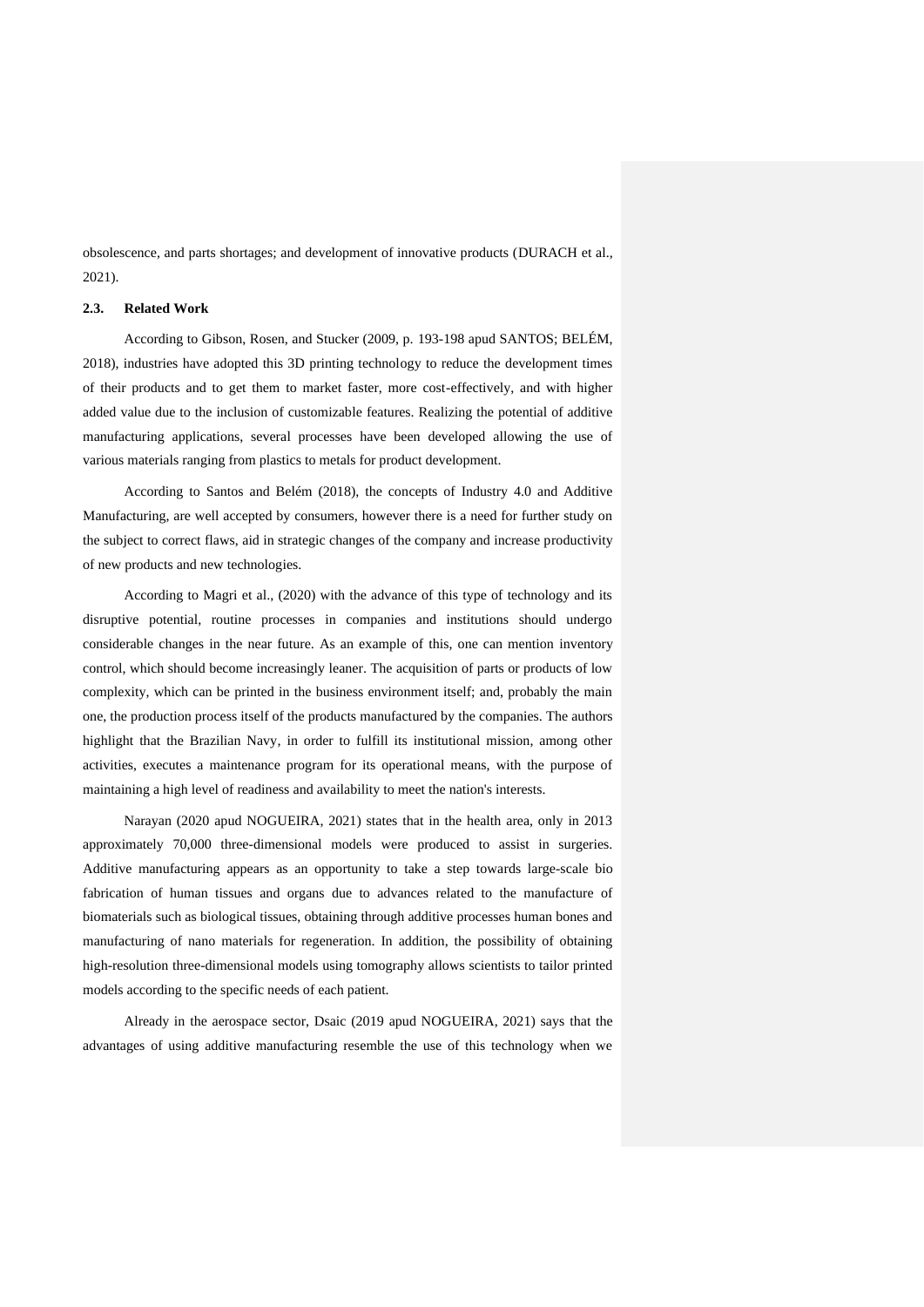refer to shorter processing time, reduced operating costs, and lower environmental impact. However, when it comes to gains in inventory reduction, simplification of supply networks, and component optimization, the aerospace industry overlaps. In this case, few parts of the same type are needed, but an aircraft, such as a model 747, can have close to 6 million components. The amount in stock for spare parts for American military aircraft, according to the department of defense, in 2016 was around \$100 billion and some models such as the F/A 18 Hornet, had as much as 29% on the ground due to lack of spare parts and waiting up to 8 months for maintenance.

Complementing this, Deckard (1989 apud NOGUEIRA, 2021) and Schoffer (2016 apud NOGUEIRA, 2021) exalt that additive manufacturing has the potential to address the challenging aspects of a supply chain regarding spare parts related to capital investment in inventory, inventory cost, obsolescence, and transshipment. Nogueira (2021) says that MA is transforming each of the above areas, and it can be noted that some points of convergence arise when we refer to the use of the equipment, process, and materials employed by this technology. Regardless of the area, this technology is linked to layering and synthesizing processes, whether using metallic powder, polymers, or even molecular structures.

According to Garcia (2010 apud SARTORI, 2019) part of the academic literature on Additive Manufacturing still surrounds the technological and engineering aspects of materials or computing. The Additive Manufacturing is leaving the testing and prototyping laboratories and gaining space in production, as a useful tool in cost reduction, seeking to serve customers, especially those who need small quantities of parts or equipment.

Kelly (2020 apud SARTORI, 2019) says that in markets of high uncertainty due to demand fluctuation, Additive Manufacturing should gain competitive prominence. This market model characterized by customization is ideal for 3D printers due to their flexibility in producing complex, lower cost, low scale products. The mass production of products should not cease to exist, however the economy model based on diversification and customization exists and has a considerable demand for this type of public.

According to Sartori (2019), Additive Manufacturing allows customers to design products that fit their sometimes more demanding specifications. Companies that already offer the technology as a type of service, adjust any object to the consumer's specifications and parameters, and even if there are temporary limitations such as objects with more than one color, consumers are quite satisfied with the result.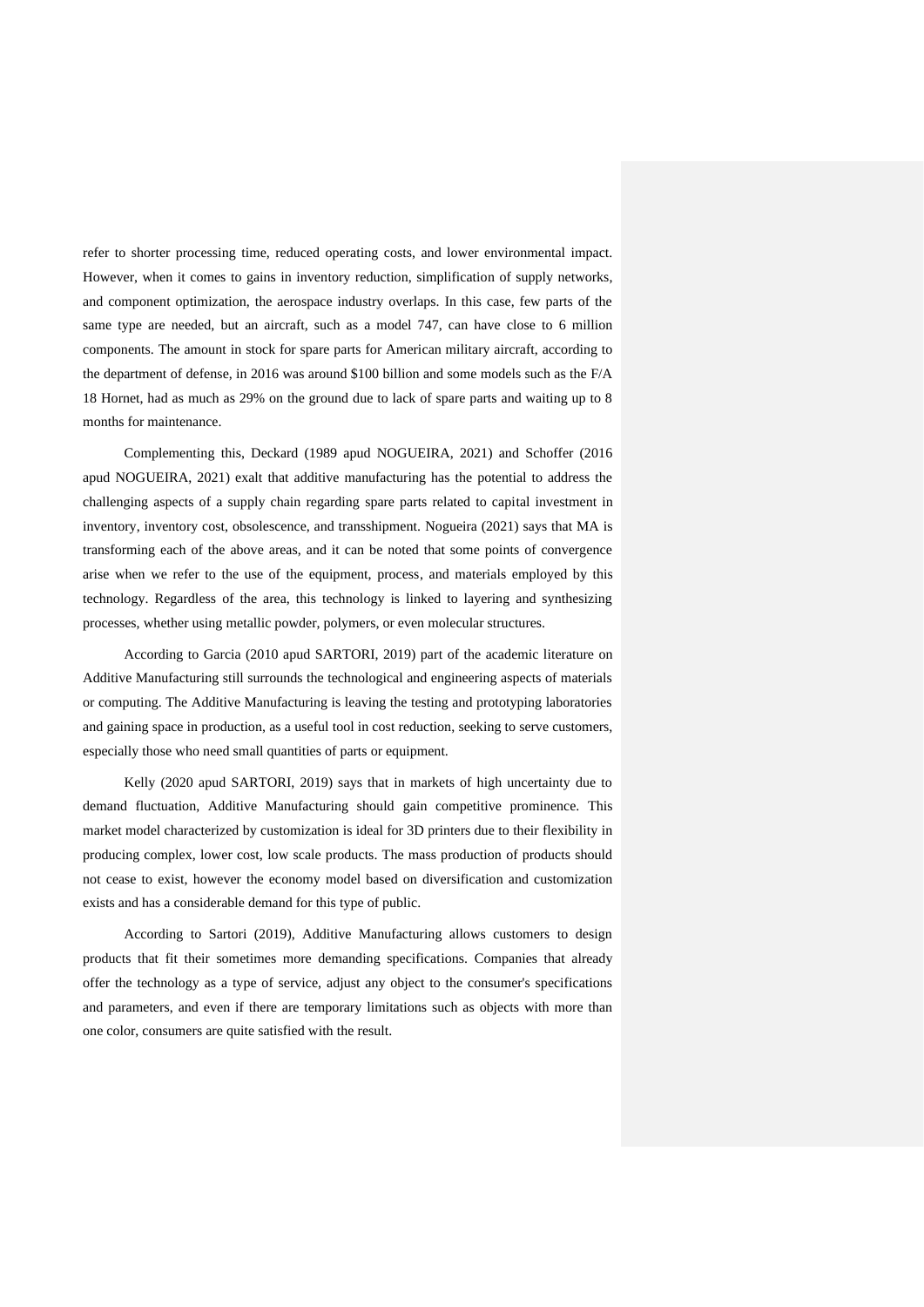Completing, Sartori (2019) points out that with the advancement of Additive Manufacturing technology, the printer market has offered increasingly advanced equipment at a lower price, breaking the old paradigm that technology becomes obsolete the moment it is sold. Even so, it is not possible to stop investing in the modernization of machines and equipment, as this is a business necessity that generates competitive advantage an organization (SOUZA DUTRA; ALGUACIL, 2020). Therefore, this technology, when used as a competitive advantage to maximize the company's profits, proves to be a low or medium cost investment in comparison to the dissatisfaction of not meeting the client's needs.

**Commented [A1]:** ESQUECI DE COLOCAR NA PRIMEIRA SUBMISSAO

#### **3. METHODOLOGY**

According to Riba et al. (2021), bibliographic research of qualitative approach is characterized by: a) reduced samples; b) no need to represent the entire sample universe; c) being able to develop a non-probabilistic sampling, indicated when there is not much information on the subject to be studied. Besides being qualitative, this work is characterized also as exploratory with aim to understand the current scenario of this market in Brazil and in the state of Goiás. This level of research is widely used when the theme is still little explored, seeking to bring a more generalized view of the study, because it would be very difficult to formulate a precise and assertive hypothesis (GIL, 2002). As additive manufacturing is still a theme little explored in in the state of Goiás - Brazil, the amount of research and documents is quite small, being necessary that the work is responsible for generating this introduction by a non-probabilistic method so that later, with a greater amount of information, it is possible to perform a descriptive or explanatory level work.

Thus, for the realization of this work, applied research was conducted with the support of a bibliographic research to define the strategies that should be taken for the development of a project of physical network of the supply chain for a factory of parts by 3D printing. Specifically, this paper contemplates the implementation of phase 1 of the framework revised in Section 2.1. To this end, the supply chain strategies for additive manufacturing were defined, based on the data found in an applied and bibliographical research to analyze the important business factors and compare the theoretical vision with the real scenarios of the companies in the selected region.

The business factors are detailed in the following subsections.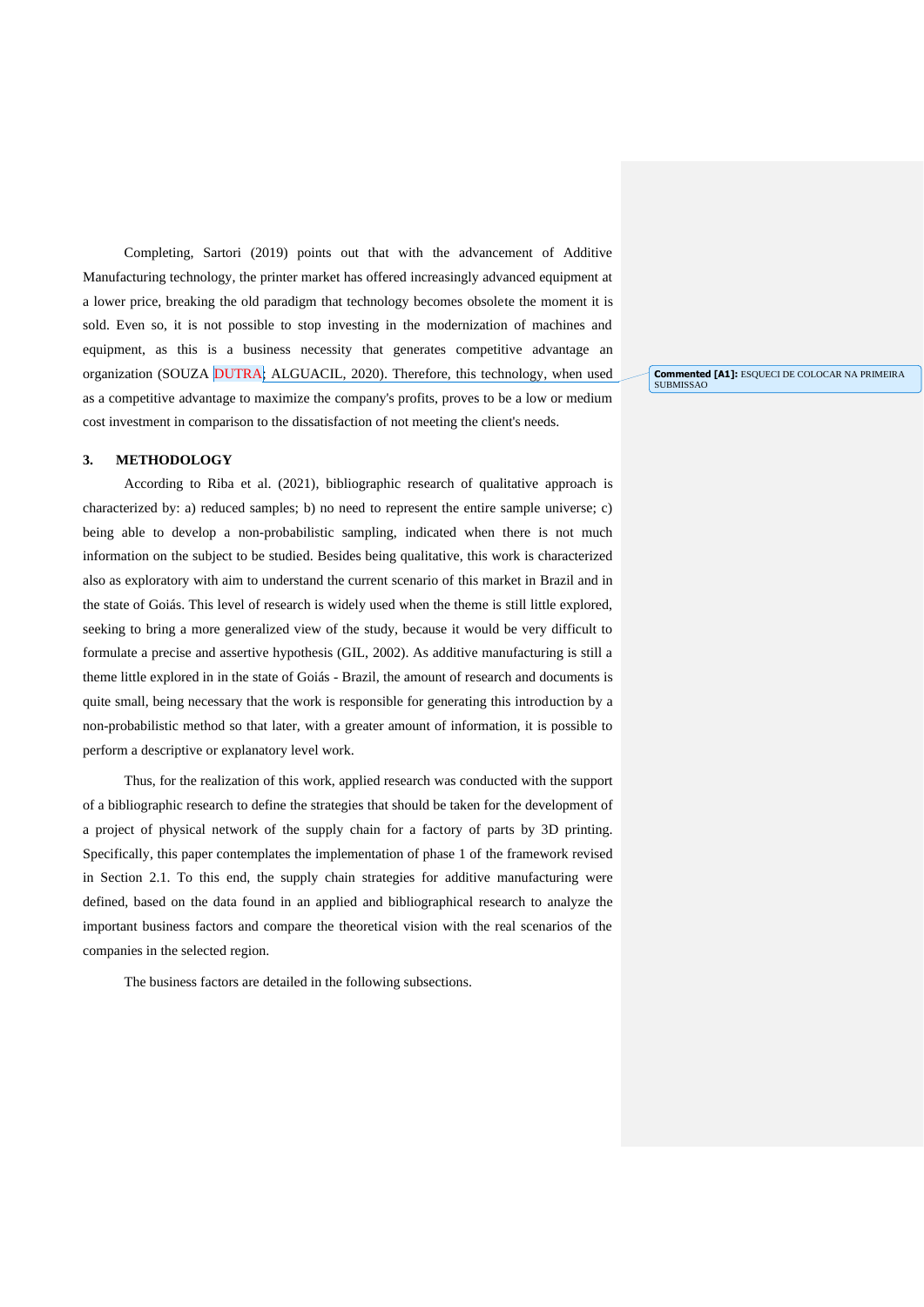### **3.1. Mission, Vision, and Values**

To start the definition of the competitive strategy, one must define the principles of the business. To do this, the mission, vision, and values (MVV) is developed by using a benchmark approach: an evaluation of the MVV of other competing companies is made. The information concerning the MVV is found through bibliographic research, which is made available by companies on their websites.

#### **3.2. Identifying the target market**

To define the target market, exploratory research was conducted in order to identify the characteristics of the Brazilian additive manufacturing market and understand which are the sectors that most use this product and, consequently, which public has a greater need for it.

# **3.3. Supplier identification**

Suppliers were identified through the Google Maps platform, searching for companies that could supply 3D printers or raw material for 3D impressions in the metropolitan region of Goiânia. For this purpose, the term "3D printer resin" was searched on Google Maps. The answers from this search indicated potential suppliers. Next, it was confirmed, via the institutional site of these potential suppliers, if each of them provides printers or raw material for an additive manufacturing enterprise.

# **3.4. Definition of competitors**

The search for competitors was also conducted via the Google Maps platform. The term "3D printing services" was searched for on Google Maps, limiting the search to the metropolitan region of Goiânia. The results of this search were inspected to verify the enterprises that actually have 3D printing activities.

#### **3.5. Product definition**

From the definition of the target market, it is possible to define the product that meets the customers' needs. Thus, to provide a suitable product, a literature search and a benchmark were performed to identify products that comply to the market that the company seeks to achieve.

# **3.6. Definition of the production flow**

According to Rivera and Chen (2007), the production process associated with the use of resources can be determined by observing the production flow, observing its process of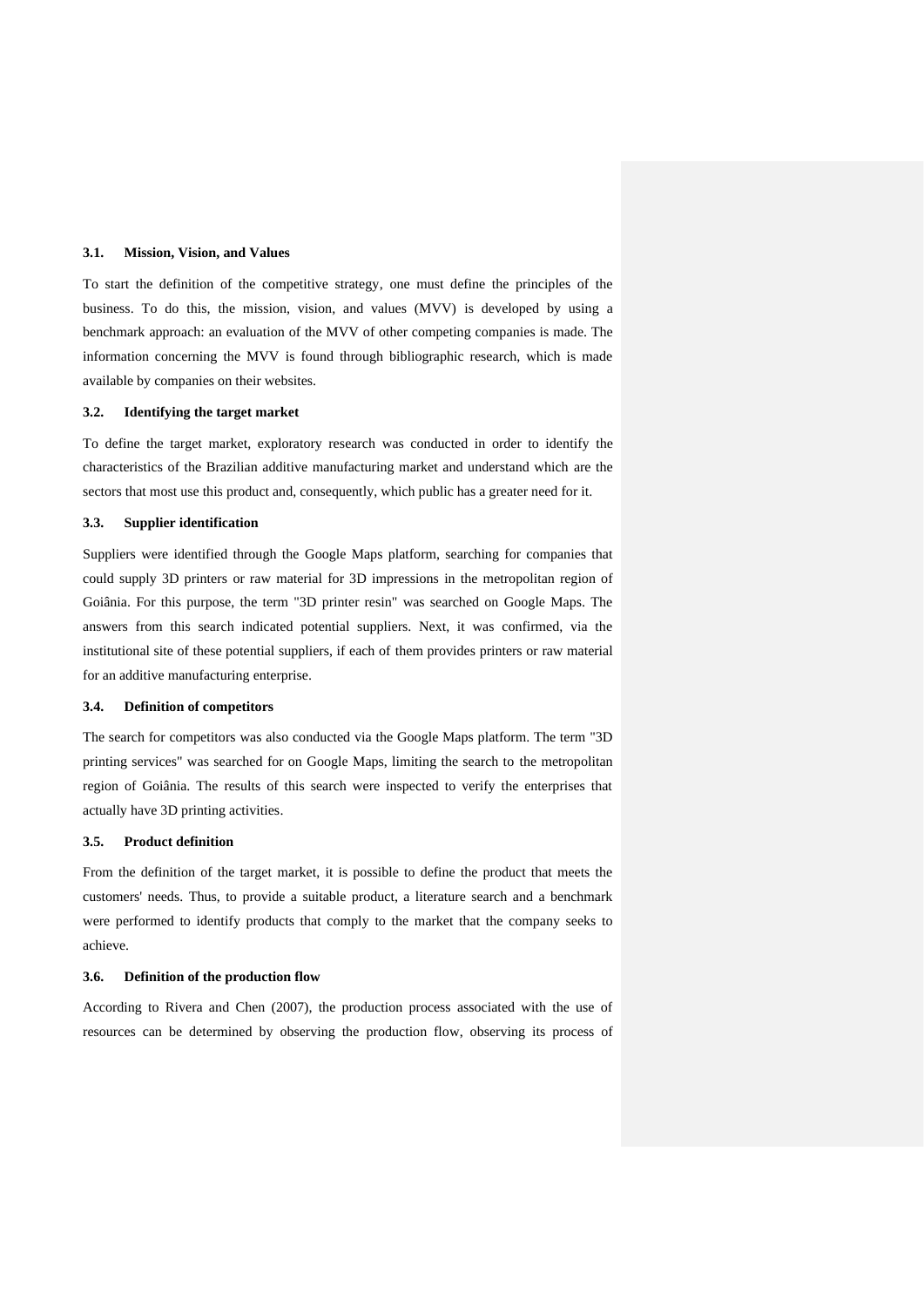transformations with its peculiarities. Thus, the production flow is a form of management and organization of all production phases in order to establish an organization classifying stages, avoiding processes that do not add value. Thus, the production flow was elaborated based on bibliographic research and a benchmark in the Ambev brewery located in Anápolis - Brazil.

#### **3.7. Definition of the plant layout**

For Santos and Junior (1999), the layout is an operations management mechanism that seeks to increase the efficiency of the man-machine system through the physical arrangement of manufacturing components to achieve the desired production results. The literature classifies four main types of layouts, being linear layout, functional layout, cellular layout, and fixed layout.

In the linear layout, machines stand side by side so that everything happens in a standardized way, following a single, logical sequence. In the functional layout, machines are grouped together by similarity. The cellular layout is capable of producing different products that belong to the same family. Finally, fixed layout involves the sequencing and placement of workstations around the material or product being produced.

Like the production flow, the layout was defined based on bibliographic research and a benchmark in the Ambev brewery located in Anápolis - Brazil.

#### **3.8. Proposition of a physical network design for supply chain**

The methodology for determining a broad physical network is based on bibliographic and exploratory research in an attempt to apply Chopra and Meindl's theory to a real problem. According to (Chopra and Meindl, 2009) the physical network project seeks to meet the following criteria: general operation, inventory, transportation, facilities and handling, information technology, response time, product availability and variety, customer experience, time to market, and returnability.

# **4. RESULTS**

### **4.1. Mission, vision and values**

The companies that make up the benchmark for developing our company's mission, vision and values (MVV) resulted are summarized in Table 1:

Table 1: Mission, Vision, and Values of companies working with 3D printing.

| Company | 'SIOIA<br>--------- | vision<br>$-220 - 220 - 220$ | lues |
|---------|---------------------|------------------------------|------|
|         |                     |                              |      |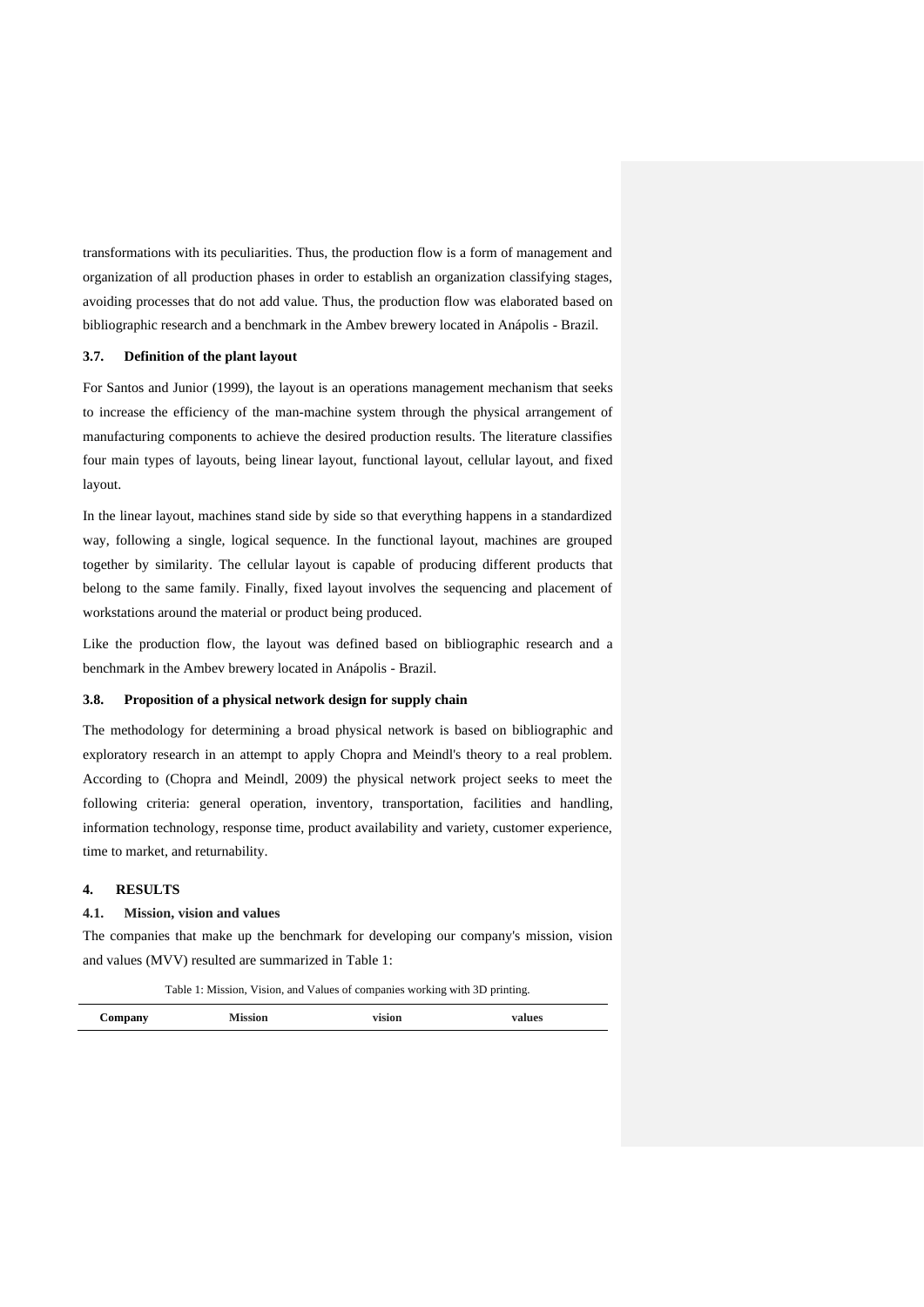| Tech $CD1$                  | To meet our clients' needs, We believe that a Efficiency;<br>constantly keeping up with the<br>advance of new technologies to<br>differentiated<br>offer<br>and<br>innovative solutions at a fair<br>price. We want to transform<br>purposes into projects and<br>ideas into reality!                                                                                                                     | relationships<br>shared<br>innovates to meet the Expand<br>demands of a modern possibilities:<br>world<br>in<br>beta".                          | Transparency;<br>company with win-win Ethics in business; Respect for<br>and the environment; External and<br>constantly developing internal confidence; Always<br>values prioritize the customer;<br>perspectives<br>and<br>offer<br>truly<br>"forever innovative solutions; Concern<br>for society in the daily agenda;<br>Commitment<br>to<br>customer<br>satisfaction.                                                                                                                                                                                                                                          |
|-----------------------------|-----------------------------------------------------------------------------------------------------------------------------------------------------------------------------------------------------------------------------------------------------------------------------------------------------------------------------------------------------------------------------------------------------------|-------------------------------------------------------------------------------------------------------------------------------------------------|---------------------------------------------------------------------------------------------------------------------------------------------------------------------------------------------------------------------------------------------------------------------------------------------------------------------------------------------------------------------------------------------------------------------------------------------------------------------------------------------------------------------------------------------------------------------------------------------------------------------|
| Solid Concepts <sup>2</sup> | Our Mission is to add value to Our Vision<br>companies by reducing their become a company of suppliers,<br>manufacturing manufacturing national reference in shareholders<br>solutions<br>during<br>their<br>development<br>process,<br>thus<br>increasing their profitability.<br>We do this with the best<br>prototyping and 3D modeling<br>technologies, allied to our<br>excellent team of employees. | is<br>development<br>solutions<br>for<br>the of<br>various<br>we wish to actively<br>participate in the in the<br>economic growth of<br>Brazil. | to To<br>provide<br>customers,<br>employees,<br>and<br>with<br>the<br>time of their products, offering the development of satisfaction. To have committed<br>of and fulfilled people in its group<br>Achieve<br>collaborators.<br>industrial excellence<br>quality<br>in<br>in<br>sectors. For we believe everything it does. Establishing<br>in our technological relationships based on ethics.<br>capacity and in the Working for the growth and<br>quality of the services profitability of the business.<br>services provided to Sharing the results with those<br>our customers. Thus, who help produce them. |
| Vulcano $EI^3$              | To collaborate with our clients'<br>development, maximizing their<br>success through technological<br>innovation and the strength of<br>the MEJ.                                                                                                                                                                                                                                                          | brand<br>in<br>engineering<br>through<br>solutions.                                                                                             | Leverage the Vulcano Pride in being a Vulcan;<br>the Non-conformity;<br>market Humanized Company;<br>quality Transparency;<br>Promote<br>the<br>best customer<br>experience.                                                                                                                                                                                                                                                                                                                                                                                                                                        |

Analyzing the Mission of the companies we can observe that all of them are focused on customer service, seeking their evolution through additive manufacturing technologies. Regarding the Vision, we can see a consensus that they all seek continuous growth, however, the way this happens varies according to each one: Tech CD aims to achieve this through an exchange of knowledge between the company and its customers. Solid Concepts seeks to develop through the resolution of services and impacting on the country's economic growth, and Vulcano also believes it can achieve this through the resolution of projects. Regarding the values, we can identify that all of them mention quality and focus on the client, and transparency and ethics were also repeated in at least two of them.

Based on the MVV of these companies, we formulated the following MVV:

- <sup>1</sup> <https://techcd.com.br/techcd/>
- <sup>2</sup> <http://solidconcepts.com.br/>

<sup>&</sup>lt;sup>3</sup> <https://vulcanoej.com.br/45786-2/>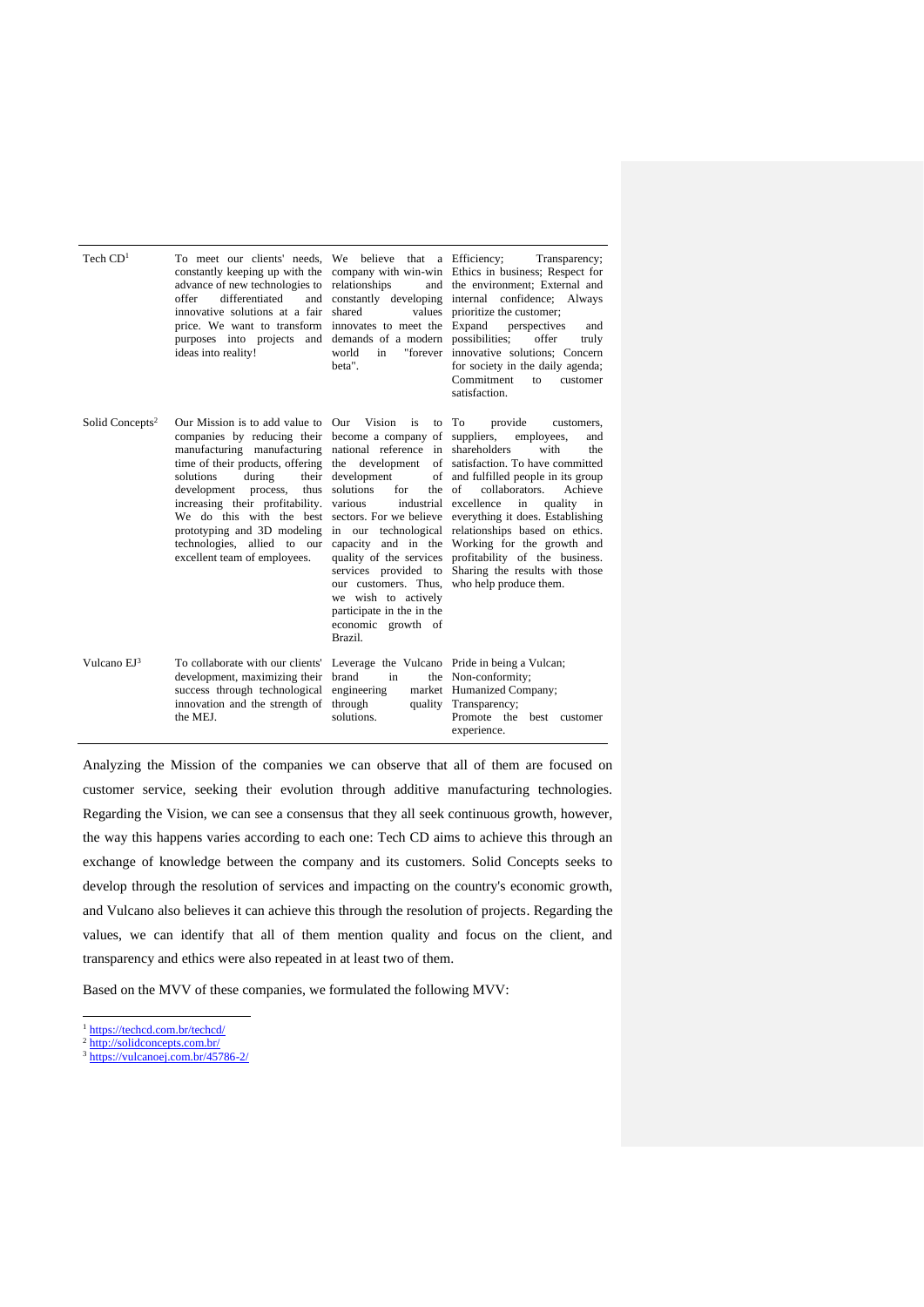a) Mission: Our mission is to generate a great positive impact on the lives of our customers through an innovative, technological and high-quality product.

b) Vision: We believe that thanks to technological and logistical advances, distances have become increasingly shorter. Therefore, we aim to achieve national recognition in the coming years.

c) Values: Focus on the client, Quality, Innovation, Transparency, and Ethics.

# **4.2. Identifying the target market**

According to a survey conducted by the World Economic Forum (apud 3D LAB, s.d.), 49% of Brazilian organizations intend to invest in additive manufacturing technologies. One of the sectors that has the greatest interest, with 53% of interested companies, is the health sector. The survey indicated that by the year 2020 50% of implants would be made with 3D printing.

Thus, we chose to analyze the size of the market that needs prostheses to be implanted in amputated limbs in the state of Goiás and surroundings. According to the IBGE census of 2010 (IBGE, 2010), about 8% of the entire Brazilian population has some motor disability and due to the high cost and high demand, it may lead to a delay in obtaining orthopedic prosthesis by the Unified Health System (SUS), the public service that is free for Brazilians. In 2008, Brazil had a demand for more than 1 million orthesis, with Goiás being the state with the largest time – 3 years - in providing it to its population (COLLUCCI, 2018). Thus, the target market are people that need an orthesis via the SUS.

### **4.3. Supplier Identification**

When conducting a quantitative survey to identify the suppliers, the 3 establishments shown in Table 2 and Figure 3 were reached:

|            | Table 2 - Suppliers of assembled 3D printers. |                 |                         |  |  |
|------------|-----------------------------------------------|-----------------|-------------------------|--|--|
| Store      | City                                          | Neighborhood    | <b>Street</b>           |  |  |
| 3D Lab     | Betim                                         | Jardim Piemonte | R. Toyota               |  |  |
| 3D Criar   | São Paulo                                     | Butantã         | Av. Prof. Lineu Prestes |  |  |
| FilipeFlop | Florianópolis                                 | Saco Grande     | Rod. José Carlos Daux   |  |  |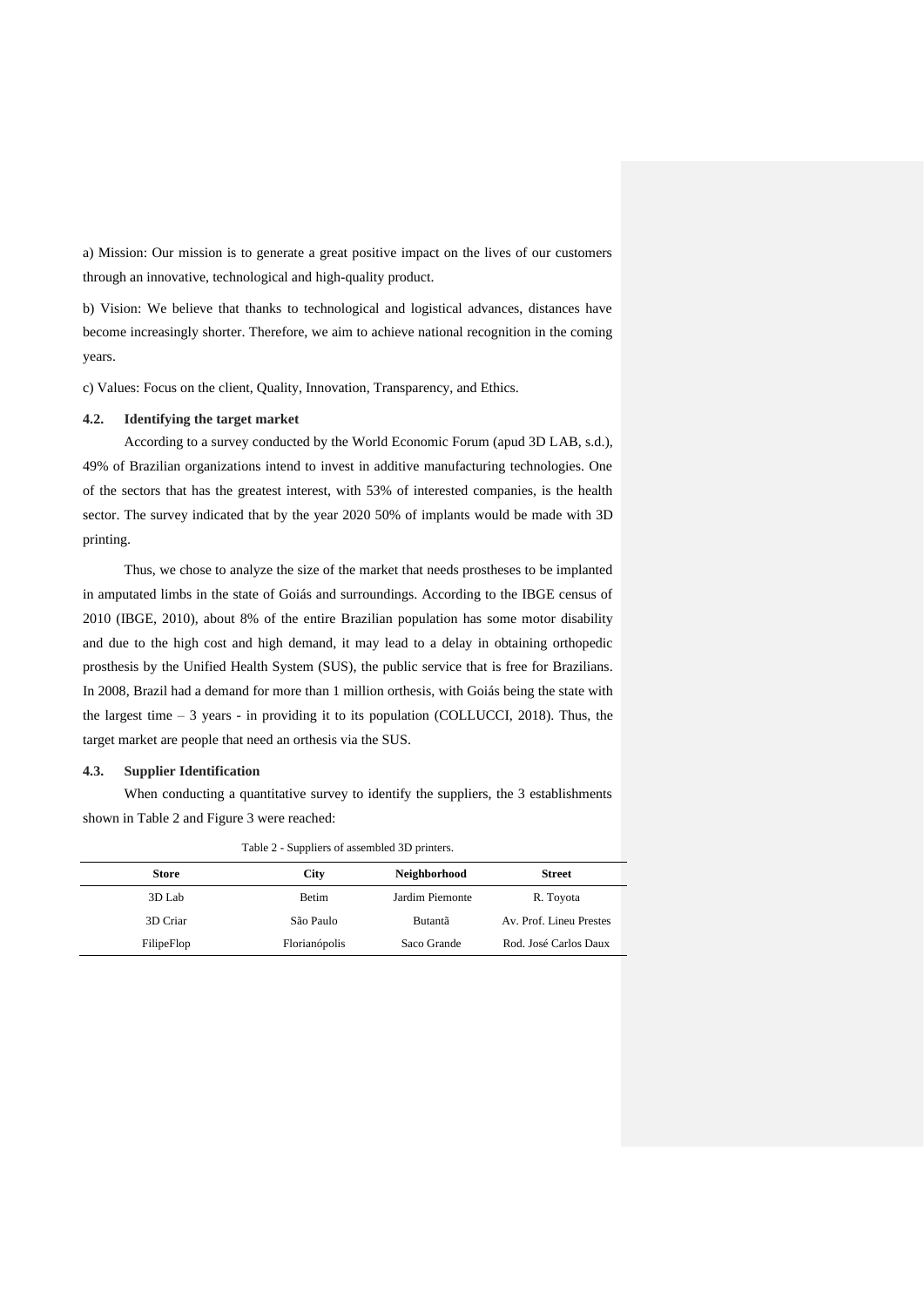

Figure 3 - Assembled 3D printer suppliers. Source: Google Maps.

# **4.4. Identification of competitors**

The following competitors presented in Table 3 and Figure 4 have been identified:

| Table 3 - Competing Stores.           |                          |                                            |                  |  |
|---------------------------------------|--------------------------|--------------------------------------------|------------------|--|
| <b>Store</b>                          | <b>City</b>              | Neighborhood                               | <b>Street</b>    |  |
| MBM Solução em Impressão              | Goiânia                  | St. Sul                                    | R. 105           |  |
| Drawup                                | Goiânia                  | Jardim Goiás                               | Rua 2            |  |
| 3DGYN                                 | Goiânia                  | St. Central                                | Av. Goiás        |  |
| Fábrica de idéias impressão 3d        | Goiânia                  | St. Sudoeste                               | R. Luiz de Matos |  |
| NVAVA                                 | ST. CENTRO<br>OESTE      | SETOR NEGRÃO-<br>DE LIMA                   |                  |  |
| ST. CAMPINAS                          |                          | ST. NOVA VILA                              | VILA.M           |  |
| AEROVIARIO VILA ABAJÁ                 |                          |                                            |                  |  |
|                                       |                          | ST. CENTRAL                                |                  |  |
| CASTEO BRANCO                         | COIMBRA                  | <b>SETOR LESTE</b><br><b>UNIVERSITARIO</b> | JARD             |  |
|                                       | ST. COIMBRA              |                                            | N                |  |
| CIDADE JARDIM                         |                          | Goiâioa<br>ST. SUL                         | VIL              |  |
| ST. SUDOESTE                          |                          | JARDIM GOIÁS                               |                  |  |
| VILA DOS ALPES                        | ST. BUENO                |                                            | ALP<br>AR        |  |
| D.O.                                  | NOVA SUÍCA               |                                            |                  |  |
| CELINA<br>ARK<br><b>JARDIM EUROPA</b> | JARDIM<br><b>AMERICA</b> | ST. PEDRO<br>LUDOVICO<br>ALTO DA GLORIA    |                  |  |

Figure 4 - Competing Stores. Source: Google Maps.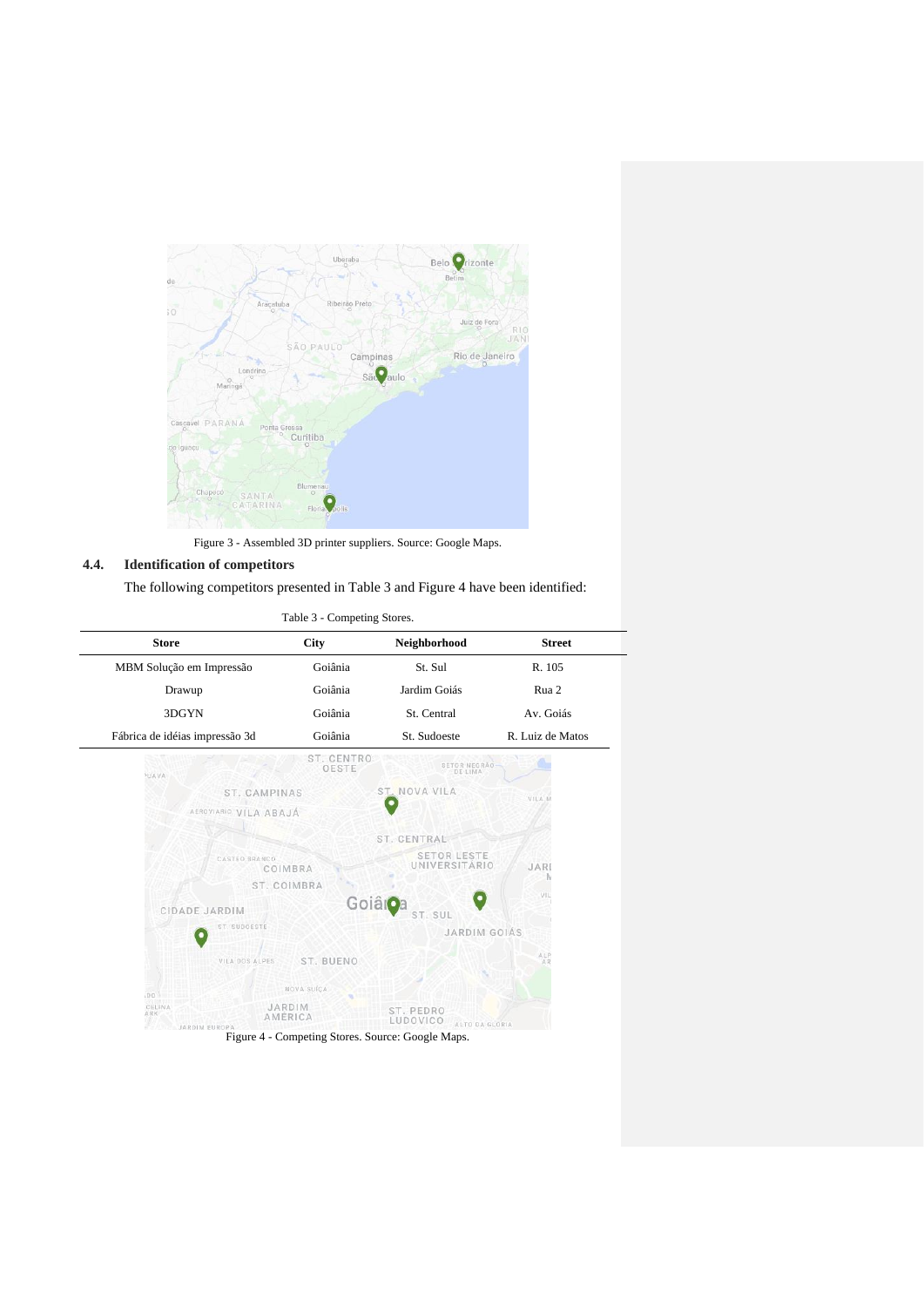#### **4.5. Product Definition**

From the research, the use of additive manufacturing was identified mainly for the development of orthopedic prostheses for hand and foot implantation. This way, the product would guarantee a lower cost for prosthesis development and a greater agility for customer service, meeting a need of a market that faces long lines to acquire them through SUS.

An example of a hand orthopedic prosthesis is shown in Figure 5:



Figure 5 - Example of a prosthesis. Source: National Institute of Traumatology and Orthopedics - Brazil. **4.6. Defining the production flow and the layout**

We analyzed the on-site 3D printing production flow at the Ambev S/A brewery to assist in the guidelines for defining the production flow for our 3D printing prosthetics products venture.

The 3D printing sector of the brewery produces spare parts for the maintenance sector, returnable containers, cans and pets. Such products are made on demand. The production process via 3D printing counts on 6 printers distributed in a functional layout as can be seen in Figure 7. The functional layout is considered highly flexible, allowing different types of products to be produced in the same amount of time.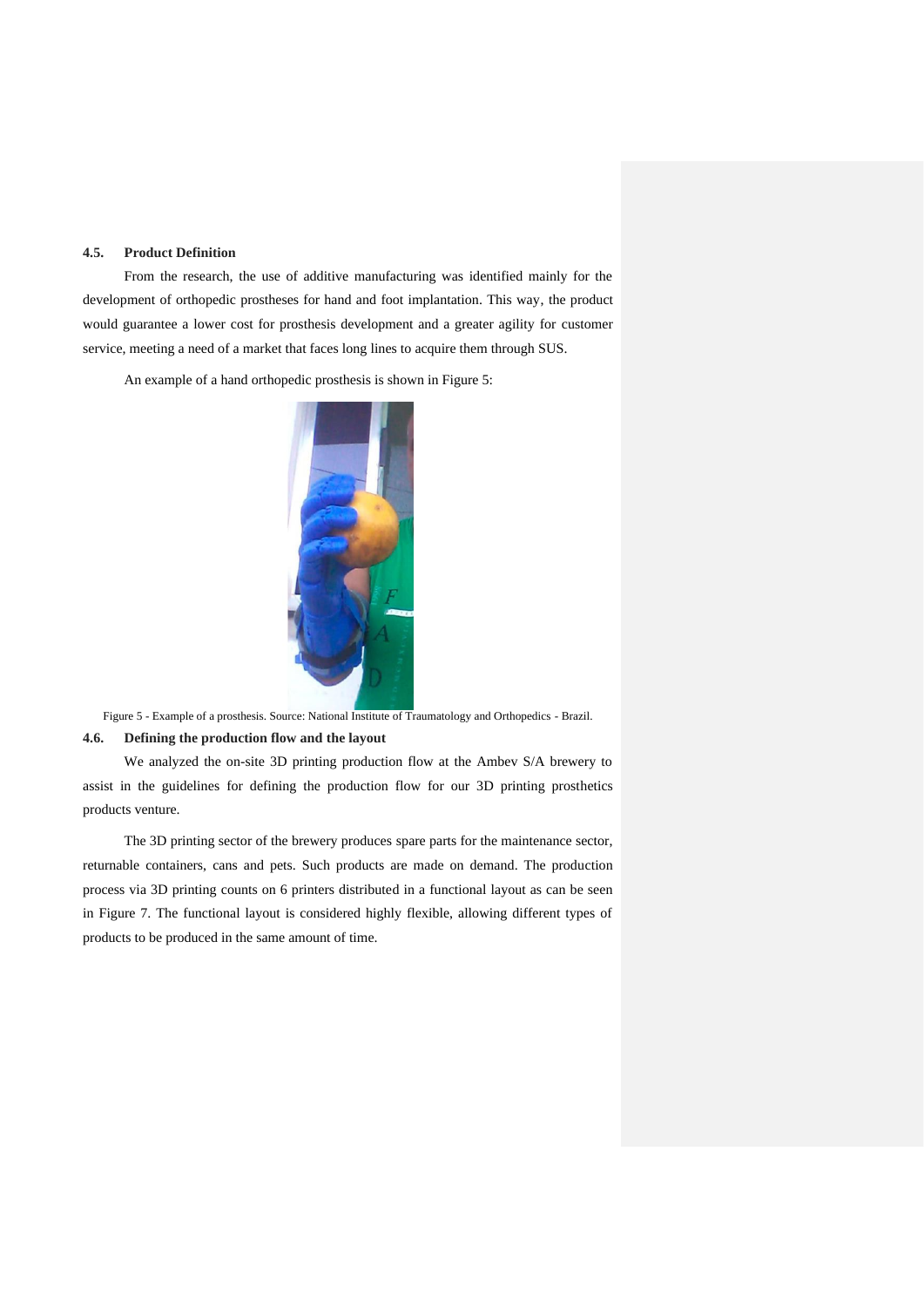

Figure 7 - Picture of the 3D printing sector with functional layout.





Initially, a request is received via SharePoint. Next, it is analyzed if the request is for printing a part for mandatory maintenance, in which case it is analyzed if the .STL file (computer project) exists. If the part is not for mandatory maintenance, in which case it is an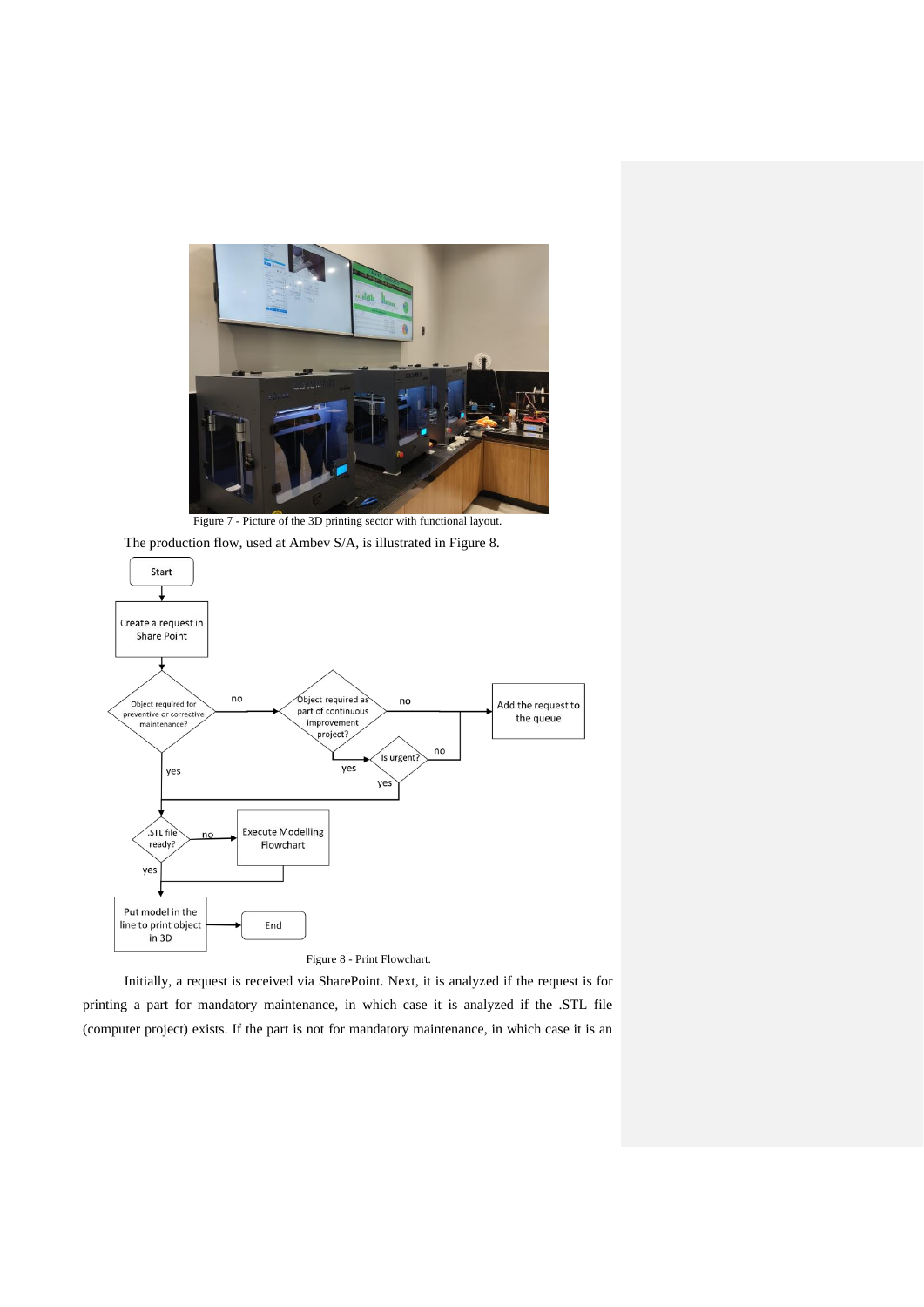improvement, the urgency is analyzed. If it is not urgent, the requisitions of these parts are queued for future analysis. However, if urgent, it is analyzed if the .STL file exists.

When the .STL file exists, the requisition will be placed in the print queue. This queue is managed by Kanban. When the .STL file does not exist, the modeling flow illustrated in Figure 9 is executed, which aims to create the .STL file.

In the modeling flow, the first activity is to understand how the part works in its real context of use. It is desired that measurements and wear characteristics are understood in order to begin modeling, that is, the computational design of the part. When this project is finished, the projections of the designed part are printed on an A4 sheet of paper. This printout serves as a visual comparison with a physical part, which is superimposed over the printout. With this, you can check whether the dimensions are correct, in which case you 3D print the part. If the dimensions of the part, compared to the A4 printout, are visually problematic, the process is restarted. Once the part has been 3D printed, finally a validation is performed, where the part's resistance characteristics and operating temperature, which implies the choice of material, are defined. As a result of this process, the print settings for this part are specified in the .STL file.



Figure 9 - Modeling flowchart.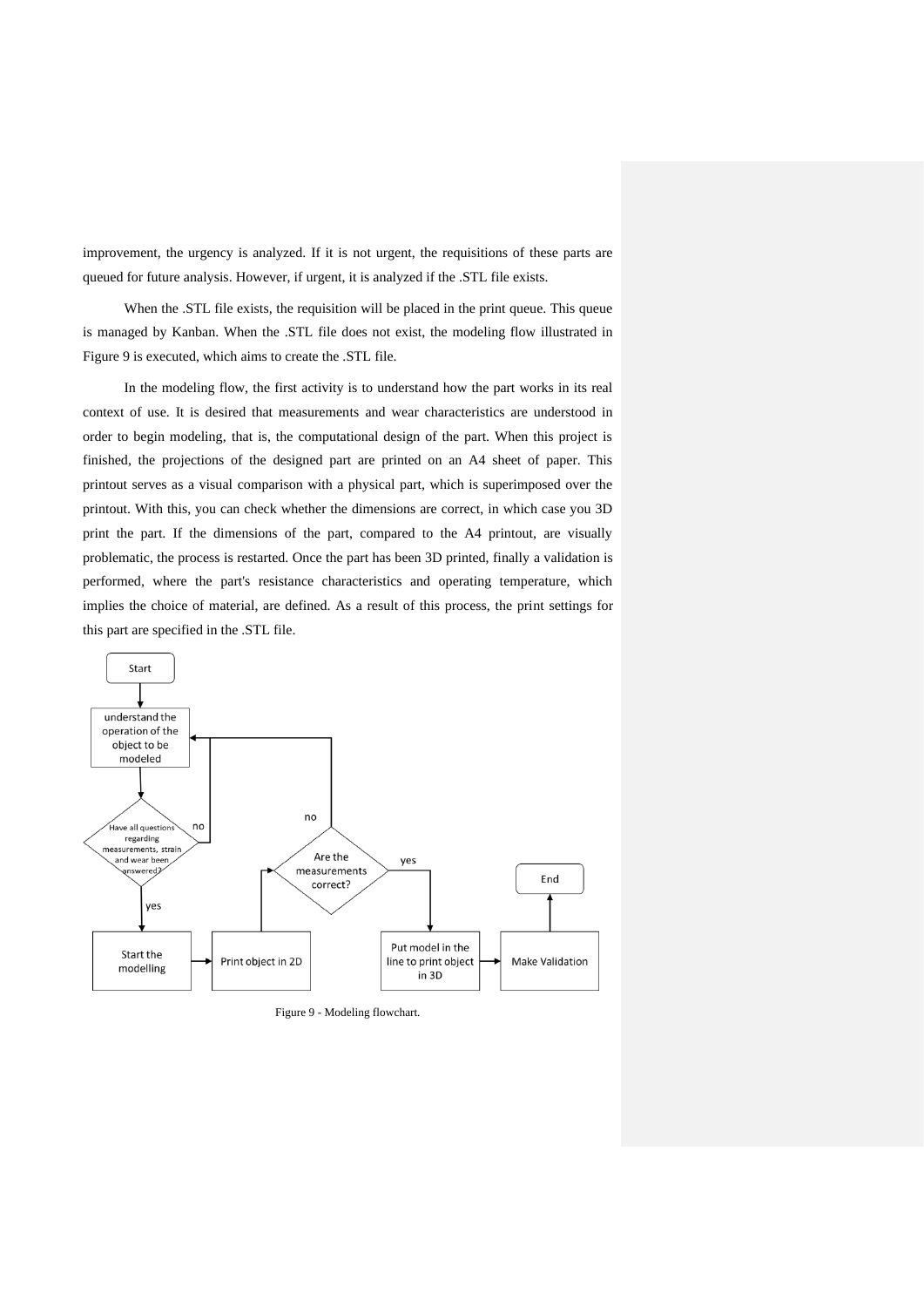After benchmarking the brewery and literature research it was possible to identify the most suitable production flow and layout to implement the 3D printing enterprise. The indicated production process is to divide the process into modeling and printing, as in the case of Ambev S/A. The recommended layout for the enterprise can be functional, in which a flexible process is allowed to produce the prostheses to be implanted in amputated limbs.

# **4.7 Proposition of a physical supply chain network design**

The proposed physical network model for the supply chain is represented in Figure 11. In this figure, the retailer represents the facility of the enterprise under study. This network design is classified as "Storage at the distributor with direct delivery" by Chopra and Meindl (2003).



Figure 11 - Proposed network model.

From the surveys the following criteria were determined: a) structure: retail storage with customer service; b) General operation: retailer's stock, which receives orders and delivers product to the customer; c) Stock: 3D printing machines do not need a large stock due to the manufacturing model to meet a specific need; d) Transportation: larger vehicles are used for all routes, including to the retailer; e) Facilities and handling: high costs due to the machines. Online orders generate more costs for the manufacturer; f) Information technology: information infrastructure needed for online ordering; g) Response time: production of the part made on demand; h) Product availability and variety: variety depending on the type of part to be manufactured and the demand generated; i) Customer experience: purchases can be seen as a positive or negative experience by the customer; j) Time to market: average time due to the possibility of manufacturing practically any part needed; k) Returnability: easy traceability of parts due to the specific demand of each part.

# **5. CONCLUSIONS**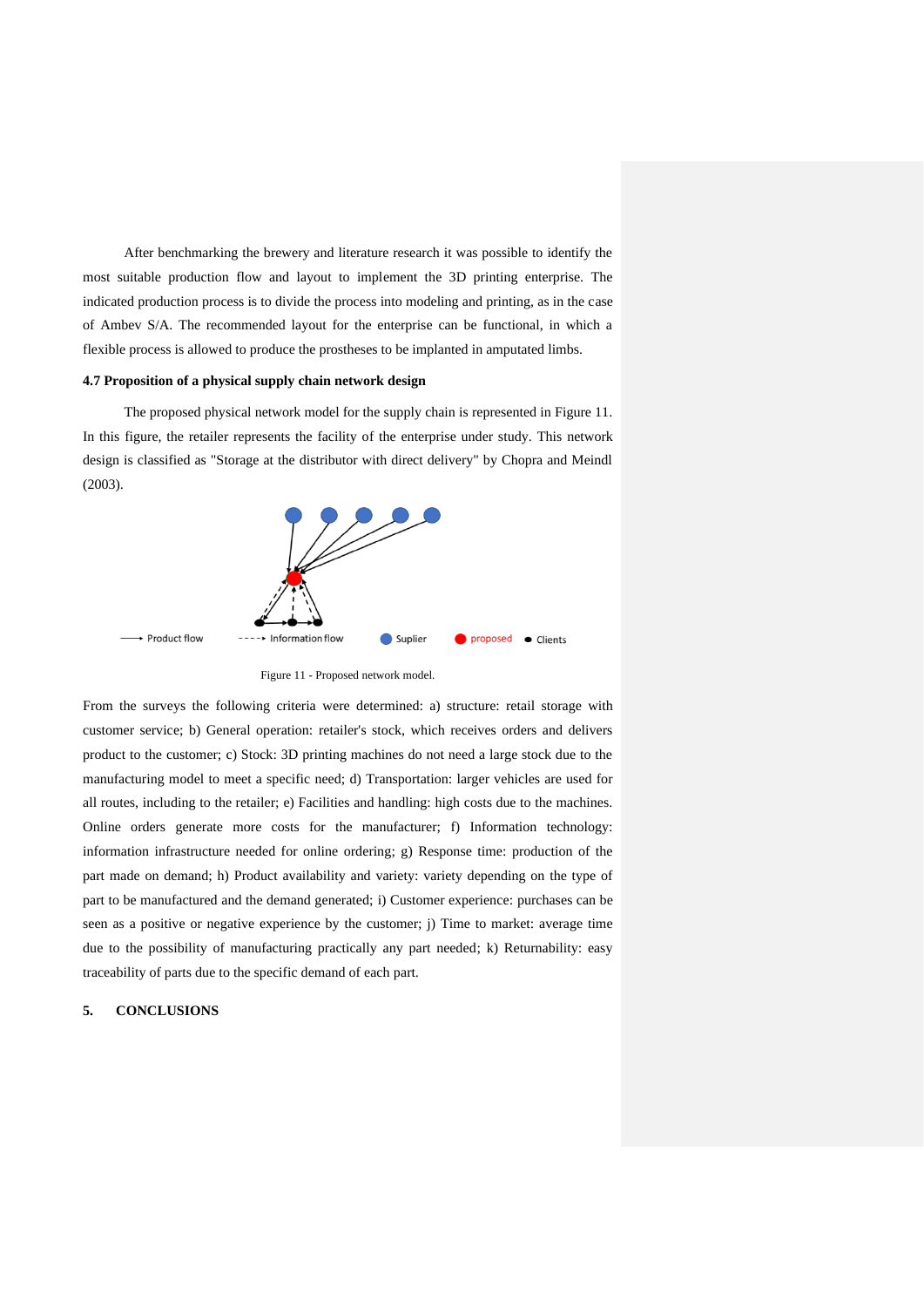The manufacturing of products has gone through constant transformations over the years. With this, 3D printing is gaining prominence by offering efficiency and low cost at the time of production and speed in research and development when compared to traditional methods. The 3D printing compared to traditional methods takes advantage by reducing material loss, material optimization and reducing delivery times, but when compared to serial production in a traditional production system, it is not yet competitive enough for large production volumes. Objectively, this work aims to implement Phase I of the Physical Network Design Framework that is proposed by Chopra and Meindl (2003), promoting a strategic planning of a supply network project for the implementation of a 3D printing enterprise.

Aiming to contribute socially in this transition, this work proposed strategies that should be taken for the development of a physical supply chain network project for a 3D printing parts factory. Results the work contemplates the implementation of phase 1 of the aforementioned project. Important business factors were compared in terms of the theoretical view with the real scenarios of companies in the Goias region. The target audience was defined as people who need orthopedic prostheses.

The use of additive manufacturing can provide lower costs for prosthesis development and greater agility for customer service, meeting a need of a market that faces long lines to acquire them through SUS. Based on this research, future research is intended to study the scalability of the product, showing what capacity of demand could be met and the quality of the product to be offered.

### **REFERENCES**

3D LAB. **O mercado de impressão 3D e como as empresas precisam se preparar!**. s.d. Available: [https://3dlab.com.br/o-mercado-de-impressao-3d/.](https://3dlab.com.br/o-mercado-de-impressao-3d/) Access: 04<sup>th</sup> March, 2022.

CHOPRA, S.; MEINDL, P. R. (2003) **Gerenciamento da cadeia de suprimentos**. São Paulo: Prentice Hall.

COLLUCCI, Claudia. (2018). **1 milhão de deficientes no Brasil esperam por próteses**. 12 [https://www1.folha.uol.com.br/fsp/cotidian/ff1205200812.htm.](https://www1.folha.uol.com.br/fsp/cotidian/ff1205200812.htm) Access: abril 2022.

COOPER, M. C.; LAMBERT, D. M.; PAGH, J. D. (1997) **Supply chain management**: More than a new name for logistics. The International Journal of Logistics Management, v.8, n.1, p. 1-13, Jan. 1997.

DALLACORTE, F. (2019) **Manufatura aditiva pode mudar para sempre a cadeia de suprimentos**. SEBRAE. Available: [https://sebrae](https://sebrae-back.mobidickhost.com.br/metalmecanico/manufatura-aditiva-pode-mudar-para-sempre-a-cadeia-de-suprimentos/)[back.mobidickhost.com.br/metalmecanico/manufatura-aditiva-pode-mudar-para-sempre-a](https://sebrae-back.mobidickhost.com.br/metalmecanico/manufatura-aditiva-pode-mudar-para-sempre-a-cadeia-de-suprimentos/)[cadeia-de-suprimentos/.](https://sebrae-back.mobidickhost.com.br/metalmecanico/manufatura-aditiva-pode-mudar-para-sempre-a-cadeia-de-suprimentos/) Access: 04 de abril de 2022.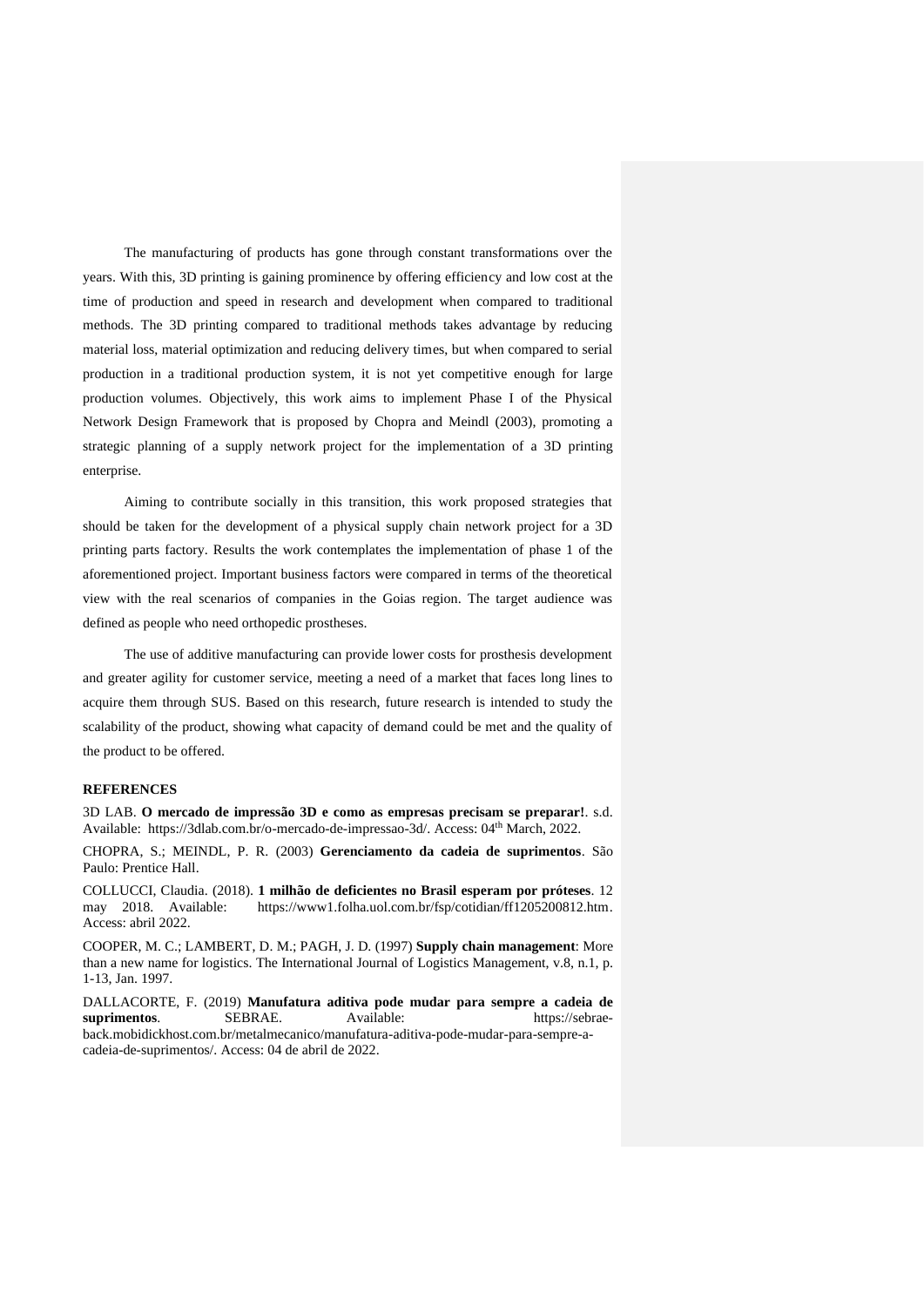DE SOUZA DUTRA, M.D.; ANJOS, M.F.; LE DIGABEL, S. (2018) A realistic energy optimization model for smart-home appliances. **International Journal of Energy Research**, v.43, n. 8, p. 3237–62. DOI: 10.1002/er.4454.

DE SOUZA DUTRA, M.D.; ANJOS, M.F.; LE DIGABEL, S. (2019) A general framework for customized transition to smart homes. **Energy**, v.189, p. 116138. DOI: 10.1016/j.energy.2019.116138.

DURACH, Christian F.; KURPJUWEIT, Stefan; WAGNER, Stephan M. (2017) **The impact of additive manufacturing on supply chains**. International Journal of Physical Distribution & Logistics Management, v. 47, n. 10, p. 954-971, 2017. [https://doi.org/10.1108/IJPDLM-11-](https://doi.org/10.1108/IJPDLM-11-2016-0332) [2016-0332.](https://doi.org/10.1108/IJPDLM-11-2016-0332)

FRABASILE, Daniela. (2018) **Precisamos Aprender a Usar a Impressão 3D para Inovar**. Revista Época Negócios. 03 mai. 2018. Available: [https://epocanegocios.globo.com/Tecnologia/noticia/2018/05/precisamos-aprender-usar](https://epocanegocios.globo.com/Tecnologia/noticia/2018/05/precisamos-aprender-usar-impressao-3d-para-inovar.html)[impressao-3d-para-inovar.html.](https://epocanegocios.globo.com/Tecnologia/noticia/2018/05/precisamos-aprender-usar-impressao-3d-para-inovar.html) Access: 18 fev. 2022.

GIL, ANTONIO CARLOS. (2022) **Como Elaborar Projetos de Pesquisa**. 4ª Edição. São Paulo: Editora Atlas S.A

IBGE. (2010) **Censo Demográfico 2010**. Available: [https://www.ibge.gov.br/apps/snig/v1/?loc=0&cat=-1,-2,-3,128&ind=4644.](https://www.ibge.gov.br/apps/snig/v1/?loc=0&cat=-1,-2,-3,128&ind=4644) Access: 18 fev. 2022.

MAGRI, Giovanni Barbieri Rodrigues; FELLOWS, Felipe Ferreira Marinho da Costa; SILVA, Marcelo Ghiaroni de Albuquerque e; FÉLIX, Luiz Antonio Girianelli. (2020) **A manufatura aditiva como ferramenta logística na Marinha do Brasil**. Acanto em Revista, v. 7, n.7, p. 30-49.

NOGUEIRA, P. A. F. (2021) **Mensuração de desempenho para análise da estratégia competitiva na manufatura aditiva industrial**. Santa Maria, 119p., (Master in Production Engineering), Universidade Federal de Santa Maria.

PAIVA, T. N.; NOGUEIRA, C. C. (2021) **Estudo comparativo das principais tecnologias de impressão 3D no Brasil**. JNT-Facit Business and Technology Journal, v.1, n. 24, p. 193– 212, Mar.

RIBA, Fabio T.; FACCIN, Kadígia; PHILERENO, Deivis Cassiano; ANDRADE, Kézia. (2021) **Pesquisa Científica:# Fica a dica#**. 2ª Edição. Porto Alegre: Simplíssimo.

RIVERA, L.; CHEN, F. F. (2007) **Measuring the impact of Lean tools on the cost-time investment of a product using cost-time profiles**. Robotics and Computer-Integrated Manufacturing, v. 23, n. 6, p. 684-689, Dec. [http://dx.doi.org/10.1016/j.rcim.2007.02.013.](http://dx.doi.org/10.1016/j.rcim.2007.02.013)

SANTOS, Célio Monteiro; BELÉM, José de Figueiredo. (2018) **Indústria 4.0 e Manufatura Aditiva: Um Estudo de Caso com os Consumidores de Calçados Produzidos nas Indústrias de Calçados de Juazeiro do Norte**. ID on Line Revista de Psicologia, vol.12, n.42, p. 1059-1072. ISSN: 1981-1179.

SANTOS, N; JUNIOR, L. (1999) **Sistema de Tecnologia de Grupo**: Um estudo de caso através de análise do fluxo da produção. ABEPRO, Rio de Janeiro.

SARTORI, A. (2019) **Análise dos efeitos da manufatura aditiva na cadeia de suprimentos**. Porto Alegre, 157 p., (Master in Production Engineering), Universidade Federal do Rio Grande do Sul.

SCHNIEDERJANS, D. G. (2017) **Adoption of 3D-printing technologies in manufacturing:**